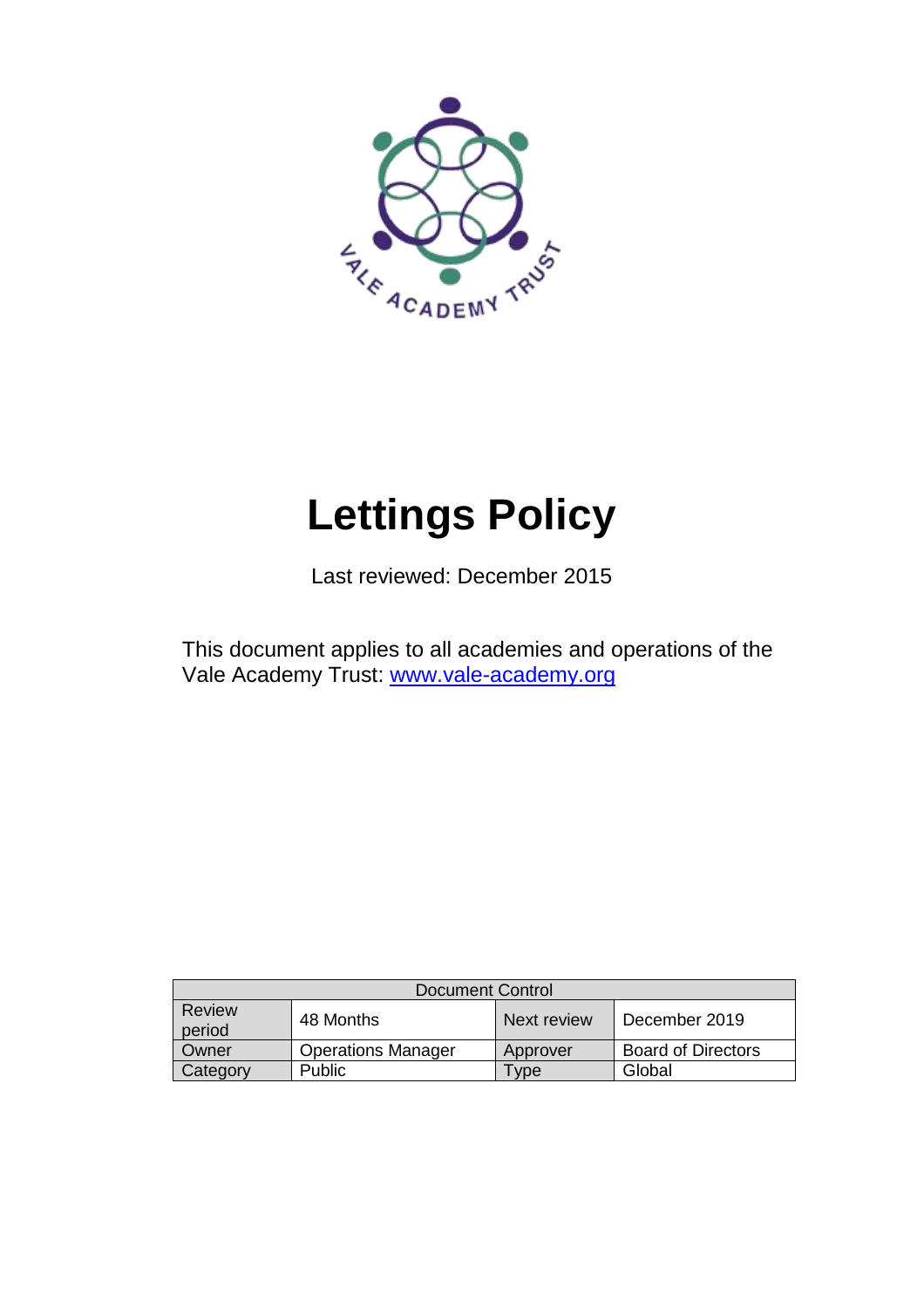## **Vale Academy Trust (VAT) Lettings Policy**

### **Background**

- 1. The Directors have responsibility for the use of the VAT premises during the academy day and outside normal academy hours.
- 2. This includes the letting of VAT premises to outside bodies.

### **Aims of the Policy**

- 3. The letting of the VAT premises shall not detract from the primary objective of the VAT as an educational establishment. Although providing a vital link with the community and other organisations, the lettings shall be organised so that there is no disruption to the delivery of the curriculum and at no cost to the pupils of the academy or their education.
- 4. The Directors policy is to encourage the use of the premises i.e buildings, playing fields by the pupils, parents, the community and organisations such as sports clubs, senior citizens groups and music workshops.
- 5. The income received by the letting of the academy premises will be used to assist the Local Governing Bodies to enhance and enrich the education and environment of the pupils.

### **Equal Opportunities**

- 6. The Directors consider the buildings and playing fields to be a vital resource for the community – individuals and groups who wish to make appropriate us of the premises
- 7. The Directors positively encourage individuals or groups who wish to make reasonable use of the premises, regardless of their race, gender, disability, sexuality or religion.
- 8. The Directors will not consider applications for letting from anybody under 21 years of age. The hirer will accept responsibility for being on the premises, being in charge of the premises let and for ensuring that all conditions of the letting agreement are observed, particularly those relating to management and supervision of the premises.

### **Regulations for the letting of the VAT premises**

- 9. The Directors have adopted regulations for the letting of the premises, the details of which are annexed to this Policy.
- 10. The Policy and the regulations for the letting of the premises will be sent to all enquirers.

### **Guidelines on charging**

- 11. The Policy is to set charges to bring additional income to the local academies taking account of Best Value, including elements such as insurance cover, heating and lighting, cleaning, staff overtime and fair wear and tear,
- 12. Details of the charges are available from any of the academies
- 13. Decisions to waiver or reduce lettings fees are delegated to the